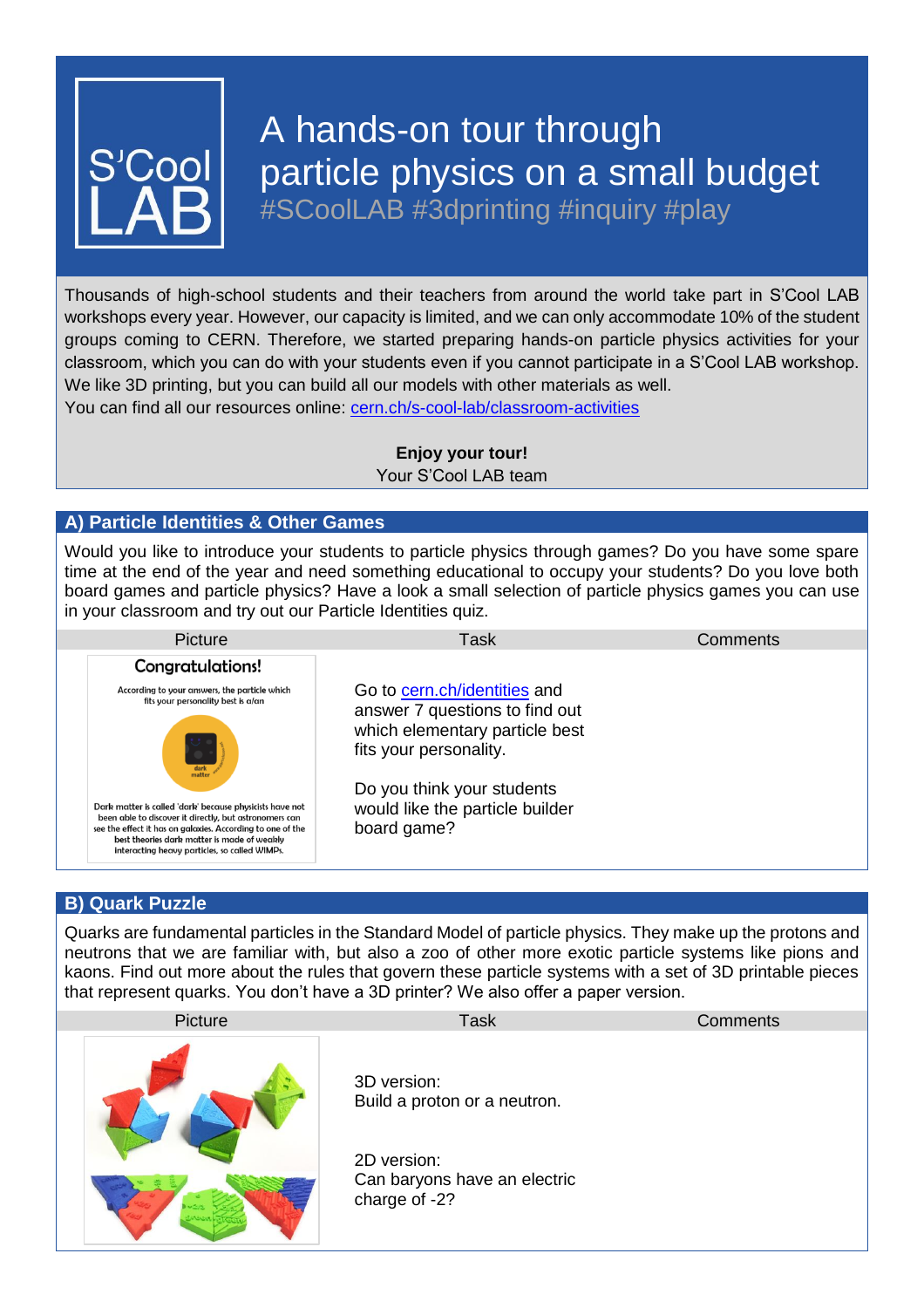

# **C) 3D-Printable Mystery Box**

Mystery boxes are a great tool to practice scientific reasoning skills. Students develop hypotheses about the internal structure of a mystery box, and come up with ideas how to test their hypotheses through indirect observation. We know it's temping, but never open the box, that's not how science works ;) You don't have a 3D printer? Check out cardboard or pipe alternatives, e.g. here [https://resources.perimeterinstitute.ca](https://resources.perimeterinstitute.ca/)



#### **C) Scattering Experiment**

Scattering experiments (e.g. Rutherford's gold foil experiment) are an important research tool of nuclear and particle physics. They help us to study interactions between particles and to obtain information about the structure of matter. You can introduce your students to the concepts of scattering experiments with everyday equipment such as marbles or tennis balls and cardboard, or use a 3D printer.

Picture **Task Comments** Comments



Direct the steel balls towards the target and try to identify the hidden shapes.

- a) circle
- b) triangle
- c) square
- d) 1/r potential

#### **D) Bubble Chamber Track Analysis**

A bubble chamber is particle detector based on a container filled with a transparent liquid, which can make tracks of electrically charged particle visible. By studying the patterns of bubbles caused by particles when interacting with the liquid, physicist studied fundamental interactions between elementary particles. We developed student worksheet with original bubble chamber pictures from CERN.

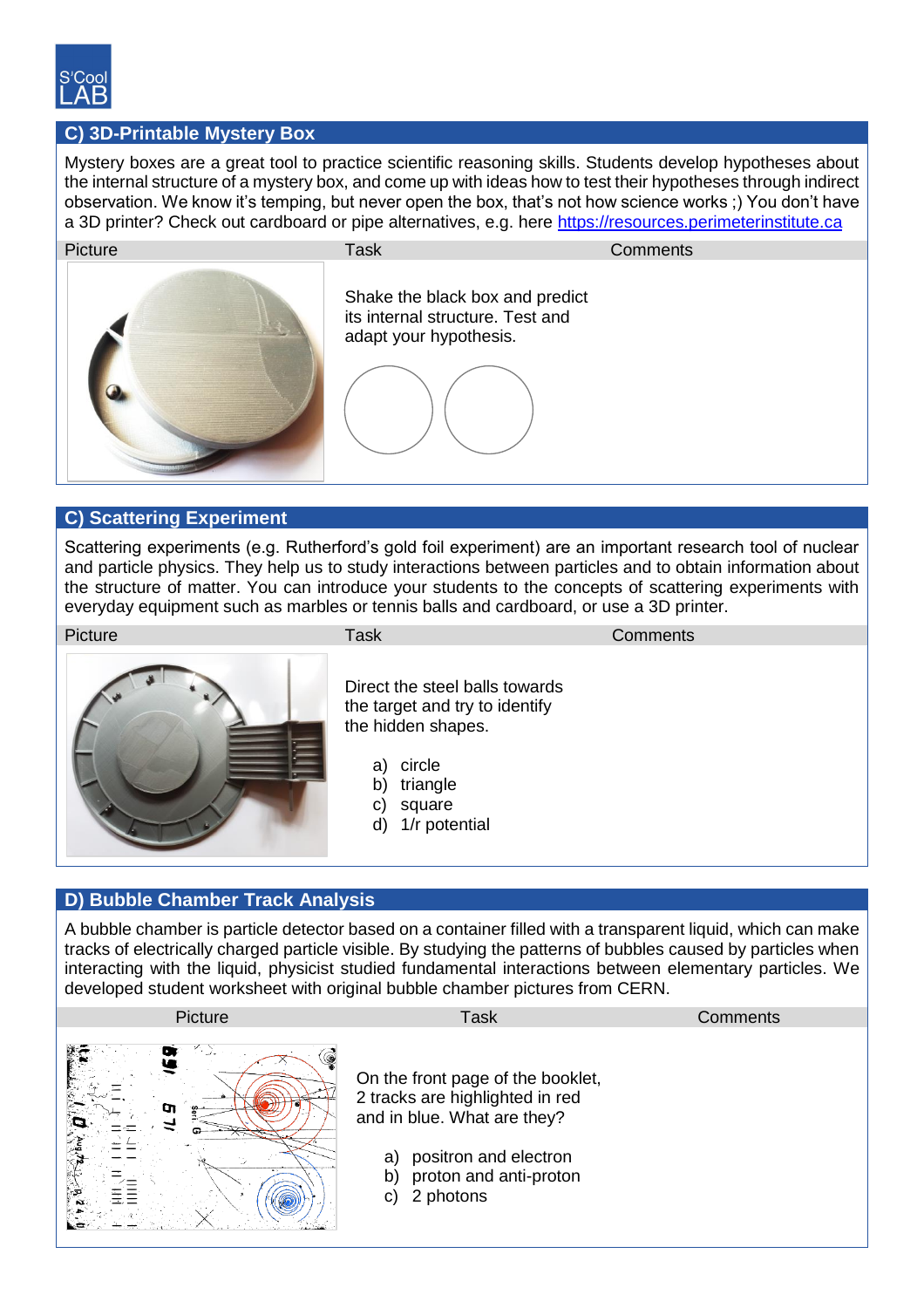

# **E) ATLAS Toroidal Magnet Model**

The ATLAS detector, the largest particle detector at the LHC, is one the most complex machines ever built. However, due to its complexity, explaining the ATLAS detector at a high-school level can be challenging. We developed instructions how to build and study a model of the toroidal ATLAS magnet system. You don't have a 3D printer? We also offer a version with straw tubes and cardboard.



#### **F) Quadrupole Ion Trap**

Quadrupole ion traps can be used to trap electrically charged particles. At CERN, the GBAR experiment at the antimatter factory uses this type of particle trap to store anti-hydrogen-ions. We developed building instruction for a 3D-printable quadrupole ion trap capable of trapping electrically charged "macroscopic particles" such as cinnamon or lycopodium spores. You can also build the trap with other materials.



## **G) Our Favourite Experiment: The Cloud Chamber**

The cloud chamber was one of the first particle detectors. It is very easy to build a cloud chamber with everyday material, dry ice, and Isopropyl alcohol. We developed a DIY manual including detailed instructions how to build a cloud chamber, and many information on how to interpret the observations.

| Picture              | Task                                                                                                                                                                                 | Comments |
|----------------------|--------------------------------------------------------------------------------------------------------------------------------------------------------------------------------------|----------|
| <b>Little Little</b> | Choose your favourite very-low-<br>cost cloud chamber version. Do<br>you have another idea?<br>marmalade jar<br>a)<br>frying pan<br>b)<br>bookend version<br>C)<br>other idea:<br>d) |          |